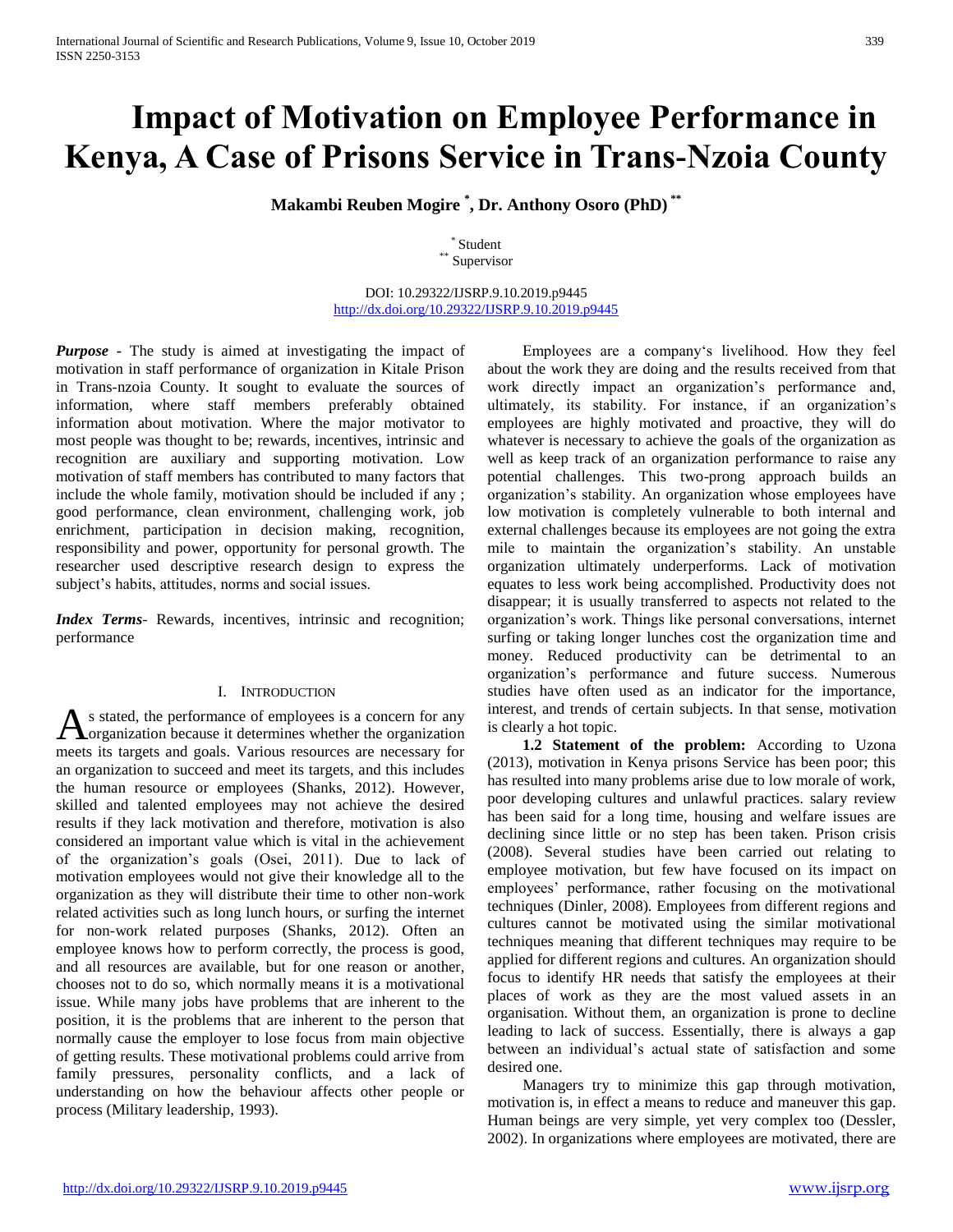very low cases of industrial unrests, the morale of the employees is high and the organization realizes increased profit margins and the cost of production by the organization is minimized since no resources are applied unnecessarily to arbitrate on industrial related complaints. Therefore, there is need for research on the impact of motivation on employee performance since motivated workforce will have an increased tendency to work hence increase in production from the organization. Therefore, this study has created the new knowledge which can be used to bridge the existing gaps, hence fulfilling the intended needs

# **1.3 General Objective**

 The purpose of this study is to establish the impact of motivation on employee's performance in the organizations in Kenya.

## **Specific Objectives**

- 1. To determine the effect of reward on employee performance in an organization in Kenya.
- 2. To assess the effect of incentive on employees performance in an organization in Kenya.
- 3. To evaluate the intrinsic on employee performance in an organization in Kenya.
- 4. To assess the effects of recognition on employee performance in an organization in Kenya.

 **2.1 Theories Related to Motivation:** There are many competing theories, which attempt to explain the nature of motivation. These theories are all, at least, partially true, and all help to explain the behavior of certain people at certain times. However, the search for a generalized theory of motivation at work looks a vain quest. Motivation varies over time and depending up on the circumstances. It is because of the complexity of motivation and the fact that there is no single answer to what motivates employees to work well, that these different theories are important for the managers to guide them. They show that there are many motives, which influence people's behavior and performance. The different theories provide a framework within which direct attention is incorporated to the problem of how best to motivate employees to work willingly and effectively. It is important to emphasize that these various theories are not decisive.

 **Herzberg's Two Factor Theory**: Frederick Herzberg's theory was carried out consisted of interviews with 203 accountants and engineers, chosen to settle on the factor responsible for job satisfaction and dissatisfaction. Job satisfaction was frequently associated with achievement, recognition, characteristics of work, responsibility and advancement. Job dissatisfaction was frequently associated with working condition, pay and security, company policies supervisor and interpersonal relationships. Herzberg used subjects were asked to relate times when they felt exceptionally good or exceptionally bad about their current job or any previous job. Subjects were asked about their job satisfaction and dissatisfaction with their reasons.

**Table 2.1 Herzberg's Two Factor Theory**

| <b>Motivation factors</b> | <b>Hygiene factors</b>     |
|---------------------------|----------------------------|
| Achievements              | Salary                     |
| Recognition               | Working conditions         |
| Responsibility            | Interpersonal relationship |
| Advancement               | Supervision                |
| Growth                    | Job security               |
| General work              | Company policy             |

 The table above summarizes the motivational and hygienic factors according to Fredrick Herzberg. The hygiene factors can be related roughly to Maslow's lower needs and the motivators to Maslow's higher level. Hygiene factor tends to hinder motivation of staff performance and doesn't bring a positive attitude or motivational factors. This theory argued that meeting the lowerlevel wants (extrinsic or hygiene factors) of individuals would not motivate them to exert effort, but would only prevent them from being dissatisfied. In order to motivate employees, higherlevel needs (intrinsic or motivation factors) must be supplied. The implication for organizations to use this theory is that meeting employees' extrinsic or hygiene factors will only hinders employees from attractive actively dissatisfied but will not motivate them to contribute additional effort toward better performance. To motivate employees, organizations should focus on supplying intrinsic or motivation elements (Robbins, 2009). According to the setting of theory, extrinsic factors are less to supply to employees' motivation need. The presences of these factors were just to avert any dissatisfaction to arise in their workplaces. Extrinsic factors are also called job context factors; are extrinsic satisfactions decided by other people for employees (Robbins, 2009). These factors serve as direction for employers in creating a favourable working environment where employees feel comfortable while working. When all these external factors were achieved, employees will be free from distasteful external working conditions that will not eject their feelings of dissatisfactions, but remains themselves neutral in neither satisfied nor motivated; however, when employers will not supply employees' extrinsic factors needs, employees' job dissatisfaction will arise. Intrinsic elements are the in fact elements that lead to employees' level of job satisfactions (Gubler, 2013).

 It has extensively being known as job content elements which major to provide employees meaningful jobs that able to intrinsically satisfy themselves by their works results, responsibilities assigned experience learned, and achievements harvested. Intrinsic factors are efficiently in creating and nurturing more durable positive effects on employees' performance towards their work as these factors are human basic needs for psychological development. Intrinsic factors will stimulate employees to put in additional interest into their job. When employees are well satisfied by motivational needs, their productivity and efficiency will improved. This theory further supports the intrinsic and extrinsic factors are interdependence to each other. Presence of extrinsic factors will only remove employees' work dissatisfaction; however, it will not supply job satisfaction. Sufficient supply in intrinsic factor will maintain employees' inner growth and development that will guide to a superior productivity and performance; though, absent of this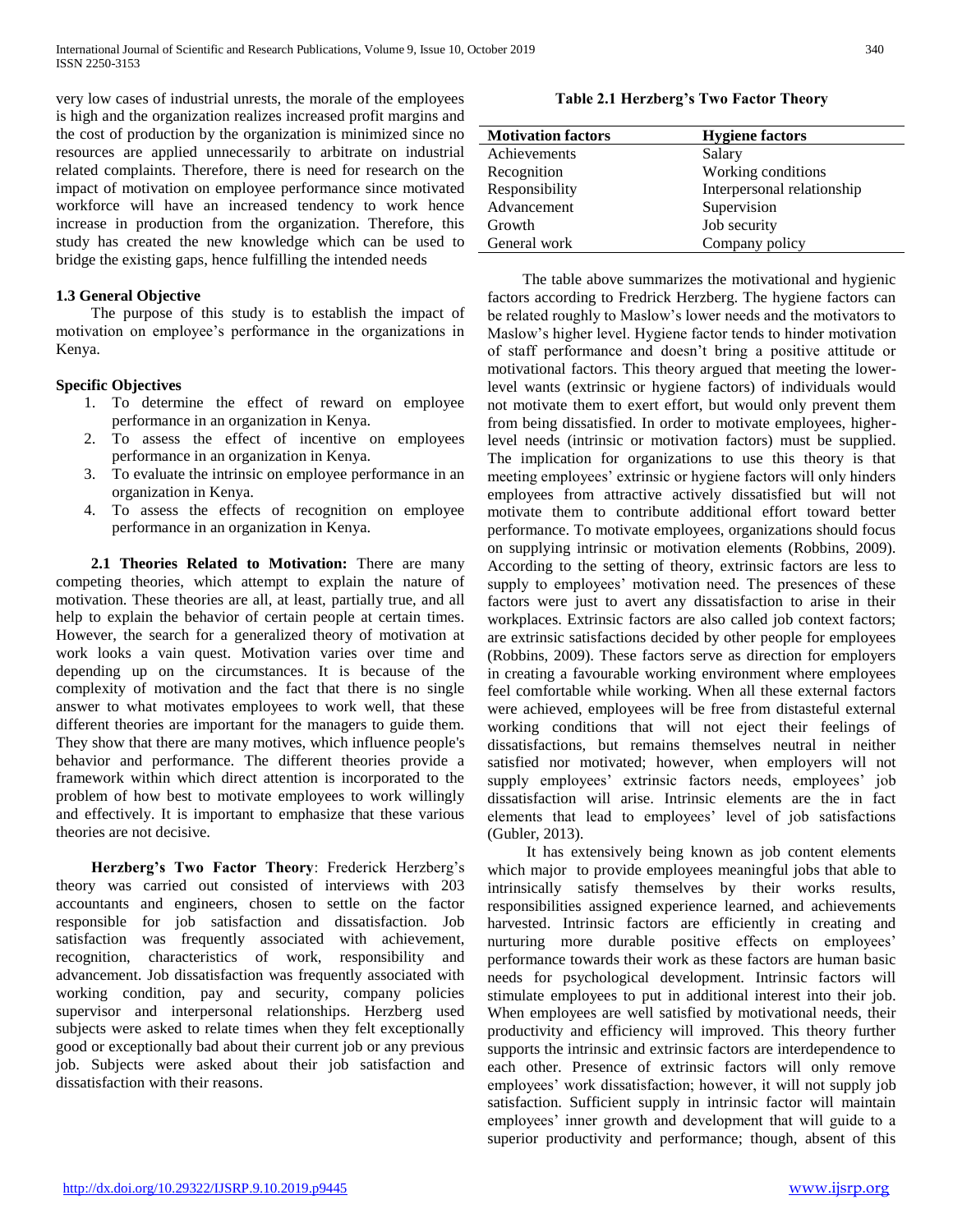factor will only neutralize their feeling neither satisfy nor dissatisfy on their work. Extrinsic factors only allow employees readiness to work, while, intrinsic factors will choose their quality of work. Extrinsic and intrinsic factors are not only necessary opposite with each other, as opposite of satisfaction are not dissatisfaction, but quite no satisfaction. (Robbins, 2014).

 Equally, opposite of dissatisfaction are not approval, rather dissatisfaction. Hence, organizations should modulate their operations and procedures to satisfy both intrinsic and extrinsic motivation factors of their employees. Disapproval on extrinsic factors towards job satisfactions the groundwork of Two-Factors Theory is emphasizes on the factors for employees' job satisfactions. According to Spector (1997), Job satisfaction is defined as "the degree to which people like (satisfaction) or dislike (dissatisfaction) their works". It has been recognized to have its positive impact on organizational performance and employees' commitments (Levy, 2003); on the contrasting, contrariwise with absenteeism and labour turnover intentions (Yousef, 2000). From the previous definitions provided, it may assumes that if employee place high preferences on extrinsic factors such as working and conditions, then the extrinsic factors will have positive effects towards their job satisfactions, rather than only prevent their dissatisfactions and keep them in a neutral feelings. According to Mullins (2002), hygiene factors are important as the motivators but for different purposes. They are necessary to avoid repulsiveness at work and deny unfair labour practices. Motivators should cope with both satisfiers and dissatisfies. Improve hygiene factors dissatisfaction is now created for motivation.

 **Mc Clelland's Achievement Motivation Theory:** Mc. Clelland work originated from the relationship between hunger needs and the extents to which imagery of food dominated while processes, from the Clelland's research he discovered with four arousal-based and socially developed motives. The Achievement Motives the person`s achievement is motivated and therefore seeks achievement, attainment of realistic but challenging goals, and advancement in the workplace. There is a strong feeling for need for feedback as to achievement and development, and a need for a sense of accomplishment. Human being with a high need for achievement appear for to excel and therefore tend to avoid both low-risk and high-risk situations. Achievers keep away from low-risk situations because the easily attained accomplishment is not a actual achievement. In high-risk projects, achievers see the outcome as one of chance rather than one's own effort. Individuals prefer work that has a normal probability of success, ideally a 50% chance. They prefer either to work alone or with other high achievers. (Igbaekemen, 2014).

 According to Johnson, & Dickinson, (2010), the power motive person's authority motivated. This stimulant produces a call for to be influential, valuable and to make an impact. There is a burly call for to lead and for their ideas to overcome. There is also motivation and need towards increasing personal status and esteem. A person's require for authority can be one of two types personal and institutional. Individuals who need individual power and hope for direct others, and this need often is apparent as undesirable. Persons who want institutional power (also known as social power) desire to organize the efforts of others to further the goals of the organization. Managers with a high need for

institutional power tend to be more effective than those with a high need for individual authority.

 The Affiliative Motive**:** The person`s affiliation is motivated and has a need for relationships and is motivated towards interaction with other individuals. They need harmonious relationships with others and need to feel accepted by others. The affiliation driver produces motivation and need to be liked and held in popular regard. These individuals are team players. They tend to match to the norms of their work group. High affiliated people prefer work that provides important personal interaction. They perform well in customer service and client interaction situations. McClelland's acquired needs theory states that most people possess and display a combination of these characteristics. Some people show a strong bias to a particular motivational need, and this motivational or needs consequently affects their behaviour and working/managing style. Mcclelland's achievement motivation theory suggests that a strong affiliation-motivation' undermines a manager's objectivity, because of their need to be liked, and that this affects a manager's decision-making capability. A strong power authority-motivation will produce a determined work ethic and commitment to the organization, and while power people are paying attention to the management task, they may not possess the required flexibility and people-centred skills. McClelland's motivation theory suggests that individuals with strong 'achievement motivation' make the best leaders, although there can be a tendency to demand extreme from employees in the belief that they are all similarly and highly achievement-focused and results driven, which of course most people cannot do (Garanina, 2014).

 The Avoidance Motive**.** When individuals don't wish to carry out at the forefront and prefer to avoid disagreeable situations, this need will surface. People have fear of failure, fear of rejection and fear of success. By avoiding situations that may trigger these fears, they think to have found a safe solution. These motives tend to differ according to different individuals depending on the employment. Managers come into view to be higher in achievement than in affiliation motivation. Higher job earners satisfy their motives at a faster than low job earner this brings in the difference that is created between the rich and the poor. Mc Clelland in this series of projective Test-thematic Apperception Test (TAT) to measure each individual's motivation after presentation pictures for about 10-15 seconds after which each individual is asked questions about the same. The tests different states that people with high achievement needs; they prefer moderate task differently and goals as an achievement incentive. Thus provide the best chance of proving they can do more. If the task is too hard or risky, it will decrease chance of success and of gaining need of satisfaction. They prefer personal responsibility for performance. They like to achieve success through the focus of their own abilities and effort rather than by framework or chance factors outside their control. They have the need for clear and unambiguous feedback on how well they are performing. They are more innovative as they for all time seek fairly challenging responsibilities they tend to be moving on to something a little more challenging, (Dubrin J. Andrew, 2012).

 **Resource Based View Theory**: The Resource Based View argues that sustainable competitive advantage is achievable when firms have employees pool which cannot be imitated or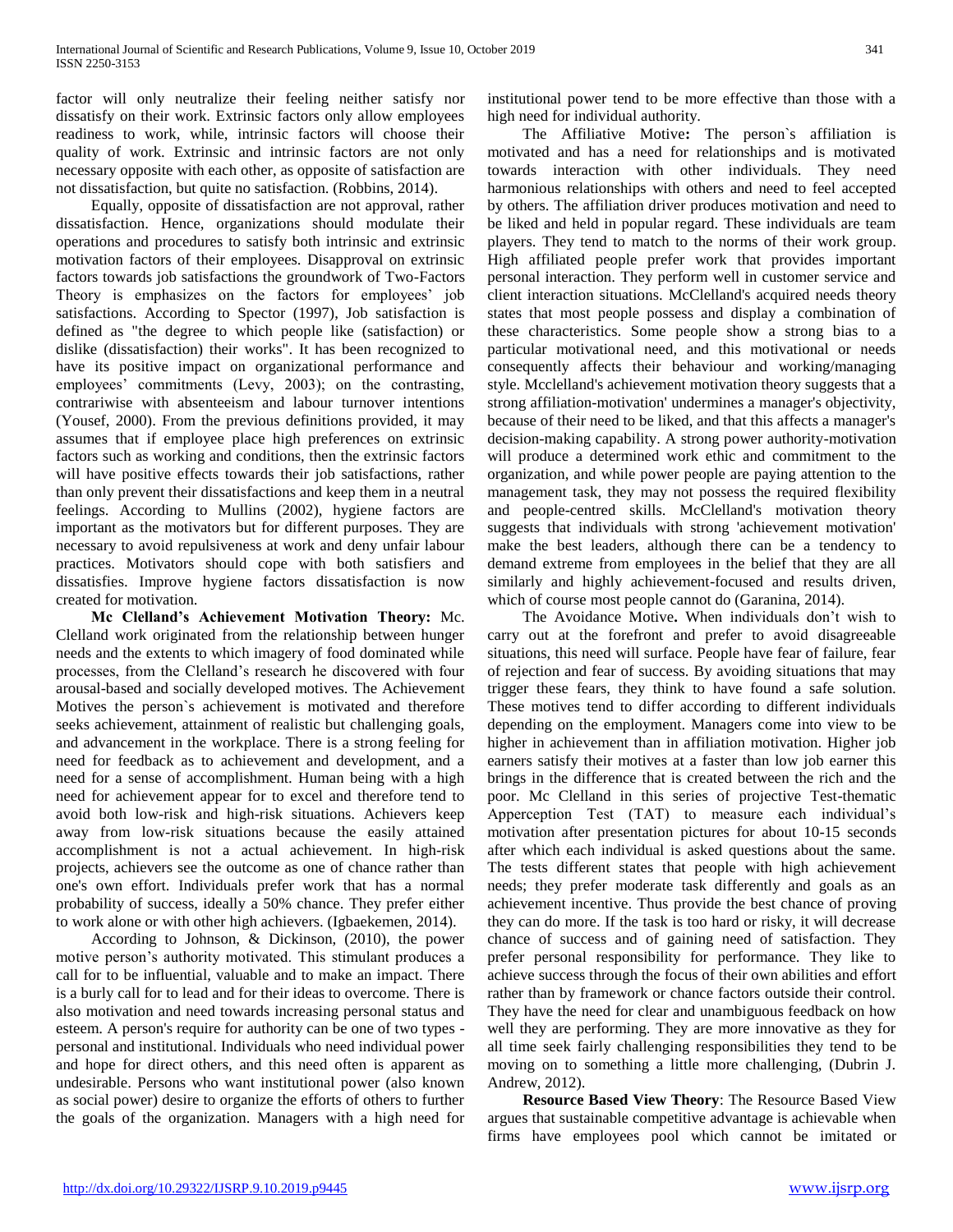substituted by rivals. Resource Based View, firms ought to for all time assess their workforce to ensure aggressive advantage, (Barney, 2001). A major part of any organization strength or weakness stem from the quality of the people employed and the quality of their working relationship. Identifying what is most valuable and protecting it with "barriers to imitation" is at the core of resource based thinking. In relative terms Boxall (2006) reveals that firms that recruit and retain exceptional individuals have the capability of bringing human capital gain. However, notes that differences can be established between human capital advantage and human process advantage. Thus in order to be differentiated, organization necessitate to be very careful with the recruitment and selection process. The company's human resource practices would therefore need to emphasize "selecting highly skilled employees". Companies should consider recruitment as a key tool to achieve the overall business goal because according to Boxall and Purcell (2006), the new employee is always active, ready to learn new things and easy to adapt to the new and changing environment.

 It is better for them to find the right employee directly from the recruitment process than having them trained later because training and development can be expensive. Catano et al. (2010) stress that, employers must seek to hire applicants who have the knowledge skills, abilities or other attributes required to successfully performing the work most effectively. Recruitment, European screening and selection procedures must give way the best qualified candidates within the context of agreed-upon equity programs. The system theory holds work to be governed by a wide range of formal and informal term and condition, which cover everything from recruitment, holidays, performance management, wages, hours, and employment services. On the back of these assertions four elements are held to make up the system of industrial relations rule-making. The first is industrial actors, which consists of employers and their representatives (employer associations), employees and their representatives (trade unions), and external agencies with an interest in industrial relations (labour courts),the second is the environmental circumstance, which was made up of prevailing economic and technological conditions, as well as the distribution of authority in wider society, each of which is consideration or limit the actions of parties engaged in industrial relations.

 The last is a "binding ideology", which is a set of common attitude and understandings that serve to support compromises on the part of each part for the sake of making the system operable. An important aspect of this structure conceives the industrial relations scheme as self-adjusting towards equilibrium. In so far as change in one element had repercussions for the other elements, they are under arrest to set in movement a range of processes that regularly restores a intelligence of order on the system social Learning Theories of Bandura and Double Loop Learning of Argyris, have been establish to have a huge relevance in the situation of training and development. Bandura's social learning theory got the widest reception because of its complete but thrifty explanation of social European Journal of Business Management learning (Davis & Luthans, 1980; Manz & Sims, 1981). Bandura's theory explains human behavior in terms of a continuous reciprocal interaction between cognitive, bahaviour, and environmental determinants. Learning takes place both as a result of experienced responses (i.e. operant view of learning) and vicariously through observing the effects on the social environment of other people's bahaviour. In explaining his theory of modeling, Bandura (1969, 1976, 1977) considers four distinct components or sub-processes; attention, retention, motor reproduction, and motivational processes. These processes explain the attainment and maintenance of observational knowledge or modeling Davis and Luthans (1980) social knowledge theory plays an important role in training and development. First, the manager, by becoming a role model for his workers, can improve their behavior.

 Employees are more likely to copy their superiors than their peers because of the position, experience and reward power. Modeling has a significant role to play in implementing a selfmanaged come up to through self-observation and selfmonitoring (Davis & Luthans, 1980). For improving the efficiency of training, a shocking or modeling principle has been proposed to be used in four stages, namely; presentation of models displaying the desired bahaviour, rehearsal by the observer of the modeling bahaviour, social strengthening or favorable recognition for acceptance of the modeled behaviours by the observer, and transfer of training to give confidence the use of learned behaviours back on the work (Goldstein & Sorcher, 1974, Manz & Sims, 1981). Argyris (1976) supports double loop learning theory, which remains to learning to change underlying values and assumptions. The focus of the theory is on solving problems that are multifaceted and not well structures and which changes as problem solving advances. In single loop learning members of an organization react to environmental changes by detecting and correcting errors which allow the organization's underlying norms, policies and objectives (Argyris, 1978). In recent years Argyris has paying attention on a style for implementing action theory on a broad scale called "action Science" and the role of learning at the organizational level (Argyris, 1993).

 Transactional leadership is found on conventional exchange relationship in which follower's conformity (effort, productivity, and loyalty) is exchanged for expected rewards. In contrast, transformational (extraordinary) leaders raise follower's consciousness level about the importance and value of chosen outcomes and ways of achieving them. They also motivate followers to rise above their own immediate self-interest for the sake of the mission and vision of the organization. Such total appointment (emotional, intellectual and moral) encourages followers to develop and perform past expectations (burns, 2008; Bass, 2005). Burns (2008) observes that transformational leadership involves the process of influencing main changes in organizational attitudes in order to achieve the organization's objectives. Bass (2005) observed that transactional managers work their organizational cultures subsequent existing rules and procedures, while transformational leader's changes their cultures based on a new vision and a revision of shared assumptions, values and norms. When an organization must adapt to changes in technology, its leadership is a critical factor in its winning change.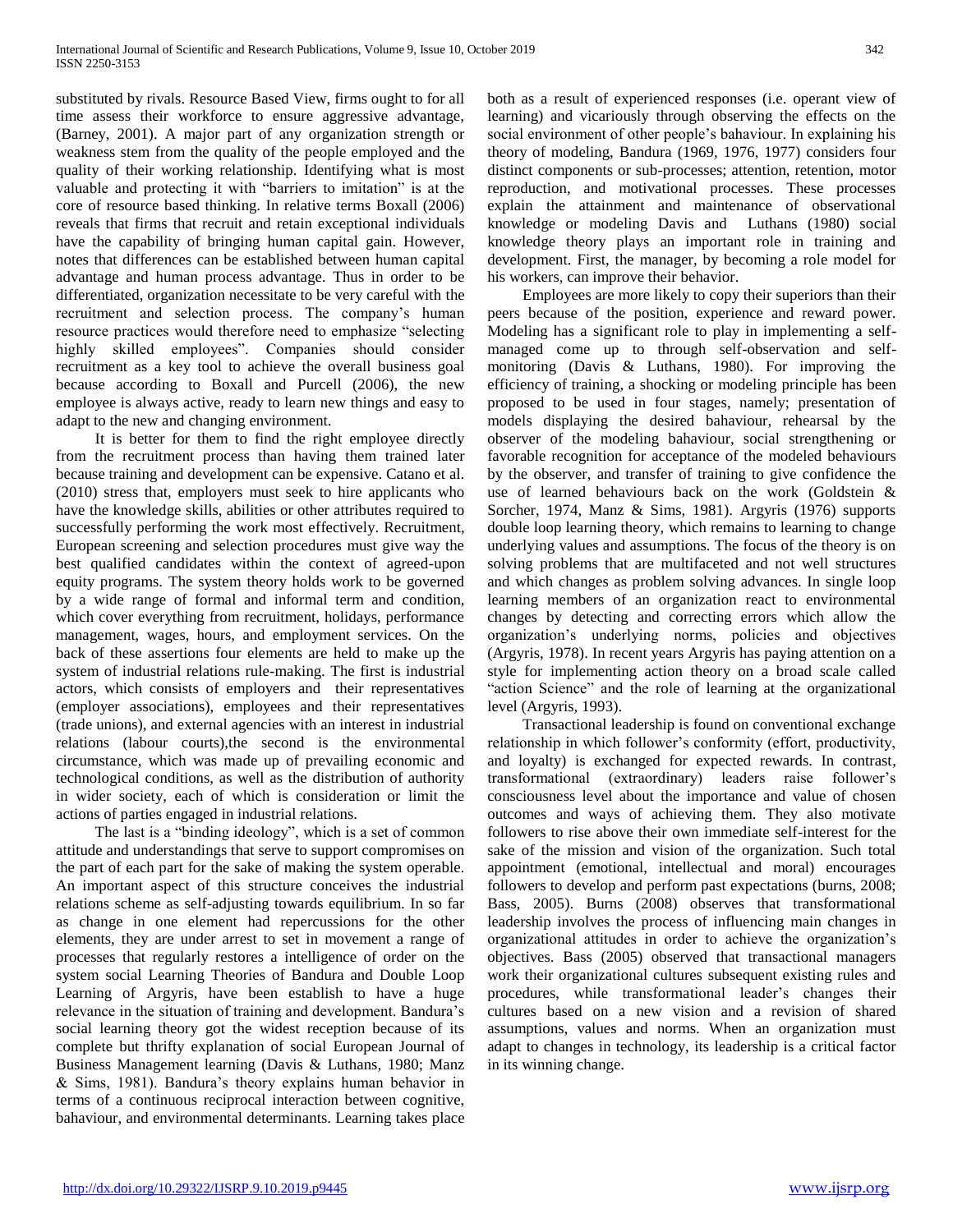## **Independent Variables Dependent Variable**



#### **Fig 1.1 Conceptual Framework**

## **2.2 Reward**

 A reward is usually something valuable, such as money. Rewards serve many purposes in organizations. They serve to build a better employment deal, hold on to good employees and to reduce labour turnover. The principal goal is to increase people's enthusiasm to work in one's company, to enhance their productivity. Most employees assimilate, with salary raise or bonuses, but this is only one kind of reward, extrinsic reward.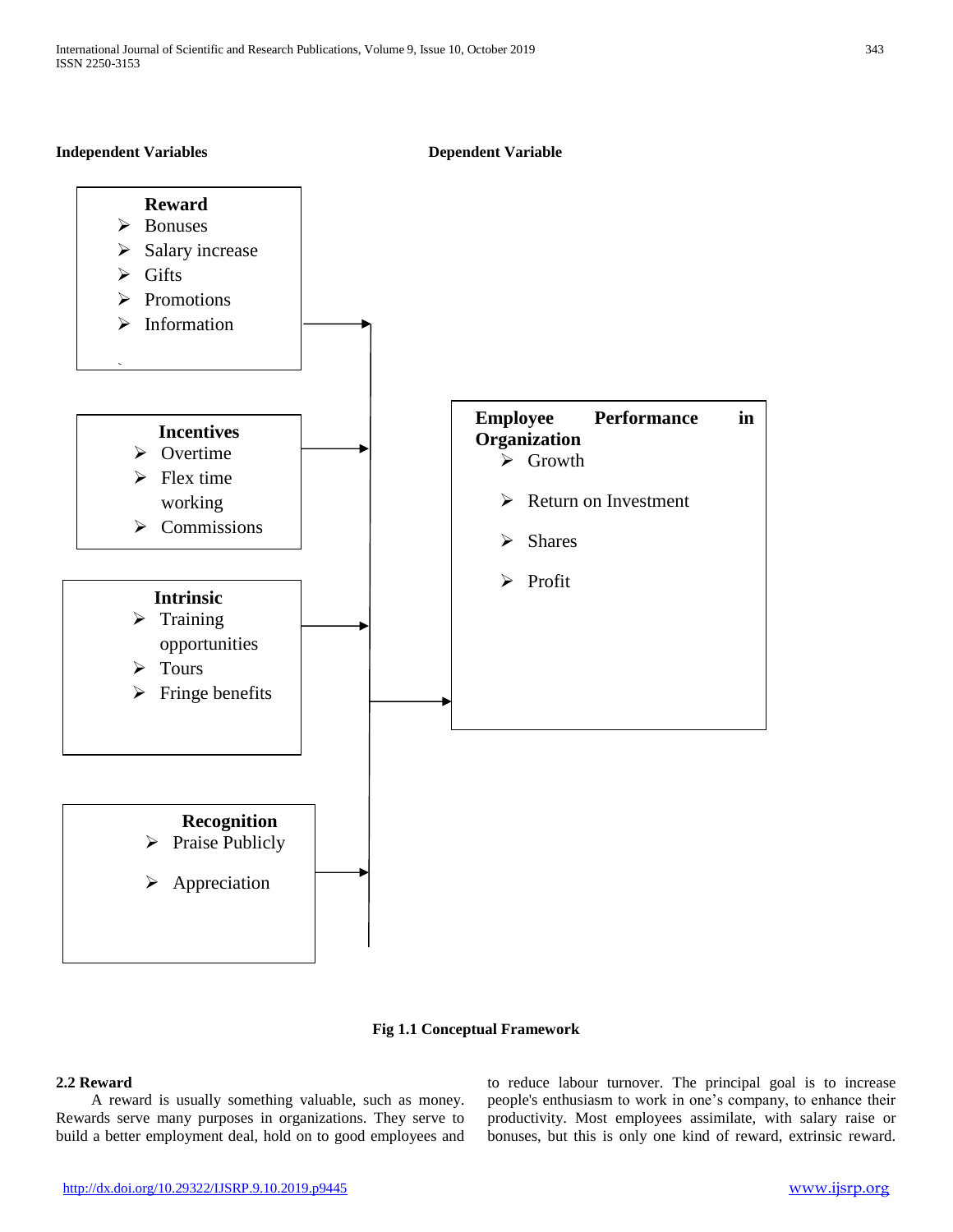Studies prove that salespeople prefer pay rises because they feel irritated by their inability to obtain other rewards, but this behavior can be modified by applying a complete reward. There are two kinds of rewards: Extrinsic rewards: concrete rewards that employee receives. Bonuses: Usually annually, Bonuses motivates the employee to put in all activities and efforts during the year to achieve more than a satisfactory appraisal that increases the possibility of earning several salaries as lump sum (Denisi and Pritchard, 2016).

 The scheme of bonuses varies within organizations; some organizations ensure fixed bonuses which eliminate the element of asymmetric information, conversely, other organizations deal with bonuses in terms of performance which is subjective and may develop some sort of bias which may discourage employees and create setback. Therefore, managers must be extra cautious and unbiased. Salary raise**:** Is achieved after hard work and effort of employees, attaining and acquiring new skills or academic certificates and as appreciation for employees duty (yearly increments) in an organization. This type of reward is beneficial for the reason that it motivates employees in developing their skills and competence which is also an investment for the organization due to increased productivity and performance. This type of reward offers long-term satisfaction to employees. Nevertheless, managers must also be fair and equal with employees serving the organization and eliminate the possibility of adverse selection where some employees can be treated superior or inferior to others, (Steers and Porter, 2011).

## **Incentives**

 Financial incentives and rewards positively influence on employees dedication or loyalty. Employees live in an organization because the benefits of being part of an organization far triumph over the cost of leaving the organization (Saleemi, 2011). The fact that employees fear losing the work makes money an tremendously effective motivator because it is indispensable for survival in an economy (Cole, 2000). The main objective of a manager is to make sure that business and corporate objectives are realized. This is merely possible if employees, who are the key input of an organization, have a positive attitude towards their organizations (Banjoka, 1996). To keep the speed of achieving results organizations try to hire competent employees. Recruiting competent employees, organizations have to give better working conditions, market based salaries, job security, empowerment (Hersberg, 2009). While there are different of ways to remunerate a sales force, most companies use three main methods: straight salary, straight commissions and a combination of salary and commissions (Wiese and Coetzee, 2013). Alongside salary and commission, financial compensation could also include reimbursement of sales expenses and transportation (Wiese and Coetzee, 2013). Fredrick Taylor has described money as the most basic factor in motivating the industrial workers' to attain superior productivity (Steers and Porter, 2011). It is therefore essential that organizations think critically concerning the remuneration packages that they offer to their employees.

 Financial incentives enhance the employment relationship since it creates the foundation for high levels of commitment and consequently, firms must extend measures that include financial incentives and rewards ( Guatleng, Chhekiong & Ibrahim, 2009).

In fact, some authors declare that the primary aim of incentives is to improve extrinsic motivation by satisfying an individual employee's desires indirectly through means of pay and bonuses (Anthony & Govindarajan, 2007). An ordinary way to motivate workers at any level is to offer them financial incentives; relating pay to performance improves the motivation value of money (Kinicki & Kreitner, 2016). Many jobs require financial rewards to motivate employees and many people primarily work to make money or attain the recognition denoted by financial rewards (Giancola, 2011). Using financial incentives to motivate employees fits principles of positive reinforcement and punishment (Aguinis, 2012). A helpful principle of using financial incentives to motivate workers at all levels is to investigate which incentives are most pleasing to groups and individuals (Denisi & Pritchard, 2016).

# **Intrinsic**

 The study of motivation has to do with the processes that boost and direct behavior (Reeve, 2009). A person who is energized or activated in order to pursue a certain goal or engage in an activity is therefore viewed as motivated, while a person who has no interest to act is regarded as unmotivated (Ryan & Deci, 2000a). This original quality of motivation to move people into action can also be observed in the Latin root of the word, *movere,* which means to move or be moved (Ryan, Lynch, Vansteenkiste, & Deci, 2010). In the field of psychological science, motivation is a central topic, since it is at the core of most of our behavior and research is carried out to investigate factors that instigate, direct or sustain such behavior (Ryan & Deci, 2000b; Gazzaniga & Heatherton, 2006). Motivation can vary in level. It can vary in level in a specific situation, meaning that different people will be differently interested in engaging in a specific activity or to attain a specific goal (Mizuno et al., 2008; Silverstein, 2010). It can also vary between individuals as a more general quality: some people can be very driven to take on in all kinds of behaviors while others are less inclined to get engaged in general (Mizuno et al., 2008; Silverstein, 2010).

 Hammer, (2000) asserts that an individual will be motivated to do something if they have the mental ability and skills to achieve it. He writes that when employees are trained, they get the knowledge to deconstruct tasks and challenges and thus feel less intimidated by their work. Herzberg (1998) agrees to Hammers assertion. He adds that training makes the employee earn confidence to do a job thereby improving their attitude consequently motivation. The main purpose of training is to acquire and improve knowledge, skills and attitudes towards work related tasks. It is one of the most important potential motivators which can lead to both short-term and long-term benefits for individuals and organizations (Cole, 2011). Cole (2011) further states that there are so many benefits accrued with training, which include: high morale – employees who receive training have increased confidence and motivations; lower cost of production – training eliminates dangers because trained personnel are able to make better and economic use of material and equipment thereby reducing and avoiding wastes, lower labour turnover it brings a sense of security at the workplace which in turn reduces labor turnover and absenteeism is avoided. Change management helps to manage change by increasing the understanding and involvement of employees in the change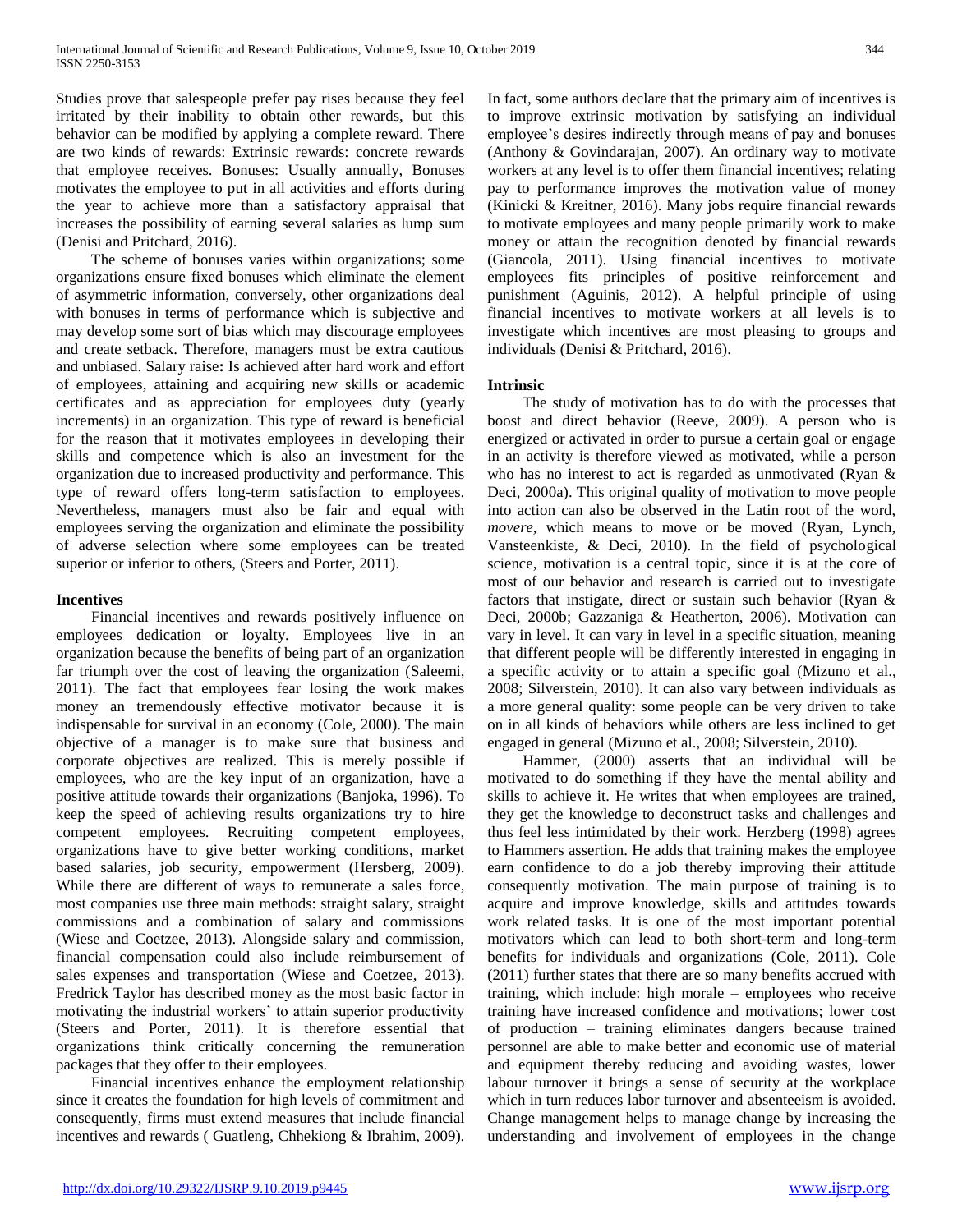process and also provides the skills and abilities needed to adjust to new situations, provide recognition, enhanced responsibility and the possibility of increased pay and promotion; and help to improve the availability and quality of staff. In order to enable an organization formulate human resource training and development goals that will enable both formal and informal human resource training and development methods and programs create a workforce that enables effectiveness and competitiveness, it is worth giving consideration to, providing proper coordination as well as proper incorporation of the needs within the three levels (Torrington *et al*., 2005).

## **2.3.1.4 Recognition**

 According to Daniel and Metcalf (2009), recognition is a return on an employee's effort and devotion at work, as well as his or her results. An employee recognition plan can be a great morale-building means for any organization, whether large or small. An effectual recognition program can lead to innovation, higher productivity and better job satisfaction for the workers (Beer and Walton, 2014). Employee appreciation programs could include several levels of recognition, from a simple Certificate of Appreciation to Employee of the Month to awards given on the splitting up and companywide level, recognition should be provided to those who go beyond expectations and earn the award (Steers and Porter, 2011). Recognition is one of the burly motivation factors; employees feel relaxed when they are praised and recognized (Armstrong, 2007). No resource is more very important to an organization's success than its employees are (Denisi & Pritchard, 2016). The concept of recognition has gained much significance in the current times and has captured the attention of organizational managers and researchers likewise (Mandal & Dalal, 2006). As a result, different organizations use reward and recognition as motivational techniques for employee's better performance (Beer and Walton, 2014). These reward and recognition are provided in the form of monetary and non-monetary reimbursement for certain desirable behaviors (Storey, 2013). Employees don't only want a good salary and benefit package, they also want to be respected and appreciated for their work done (Wiese and Coetzee, 2013). When employees feel recognized and involved, they experience much less likely to worry about money and security of job (Elton & Gostick, 2006). A recognition program can help employers meet their organizational goals by helping attract and retain highperforming employees. Daniel and Metcalf (2009) reported that companies are aligning their employee recognition programs directly to the goals of the organization.

## **Employee Performance**

 This is defined as the employees' outcome or contribution in reference to the achievement of set goals Performance may be used to describe what an organization's accomplishments Employee performance is also defined as the achievement of set standards in terms of accuracy, and completeness over a specified period of time, the level of employees' performance does not dependent just on their actual skills but also on the level of motivation exhibited by the individuals. Motivation is an inner drive or an external inducement to behave in a particular way. In typical situations, this is a way that will lead to rewards. Overachieving and talented employees are the lashing force of all

organizations so it is essential that, organizations strive to motivate and hold on to the best employees. The quality of human resources management is a serious influence on the performance of the organization. Effective employees use their knowledge and skills to do their jobs in the right way. All the activities performed by employees in an organization regardless of their departments are interrelated and affect the overall performance of the organization. It is important therefore, that all heads of section understand that the ineptness of employees under their supervision adversely affects the performance of the organization as a whole. This poor performance lowers the organization's competitive advantage in the market.

 Growth may be related to new markets, particularly in the case of technology firms with reference to diversifications. They are also of the view that growth may occur alternatively as an integration of part of the value chain, a sort of vertical growth, or when a firm introduces itself within a market not related to the technology in which it works, which would be a non-related diversification. Another type of growth may be related to the combination of market-product by entrance into the market. However, the difficulty in analyzing the firm´s growth at the precise moment should be underscored. It is easier to investigate the antecedent factors that affect growth and the results of business, (Shau & Gole, 2008)**.** They argue that particular hard measures should be used to assess specific training; for example, if development aims to bring about greater awareness of customers then it should still be measured by the eventual effect on customer spend, customer satisfaction and number of customers. The pressure to produce financial justifications for any organizational activity, especially in areas such as learning and development, has increased the interest in ROI. The problem is that while it is easy to record the costs it is much harder to produce convincing financial assessments of the benefits. Kearns (2005a) provides a response to this concern: All business is about the art of speculation and the risk of the unknown. The trick here is not to try and work to a higher standard of reliability than anyone else in the organization. If accountants are prepared to guess about amortization costs or marketing directors to guess about market share why should a trainer not be prepared to have a guess at the potential benefits of training? He recommends the use of 'a rule of thumb' when using ROI to the effect that any training should improve the performance of trainees by at least 1 per cent. Thus if the return on sales training is being measured, the benefits could be calculated as 1 per cent of profit on sales.

 **3.1 Research Design**: According to Saunders *et al*. (2003) describes research design as a procedure that provides answers to issues such as techniques to use to gather data, the kind of sampling strategies and tools to be used and how time and cost constrain will be dealt with. The study adopted a descriptive research design. According to Thornhill (2011) the key purpose of descriptive research is that it describes relationships as they exist and involves collection of data to test hypothesis regarding the current status of the study subject. The research design is a descriptive design because collected information about people's attitude, habits and social issues. It involves fact findings and giving solution to existing problems. This research design has advantage in depth to collect data also measure, classify analyze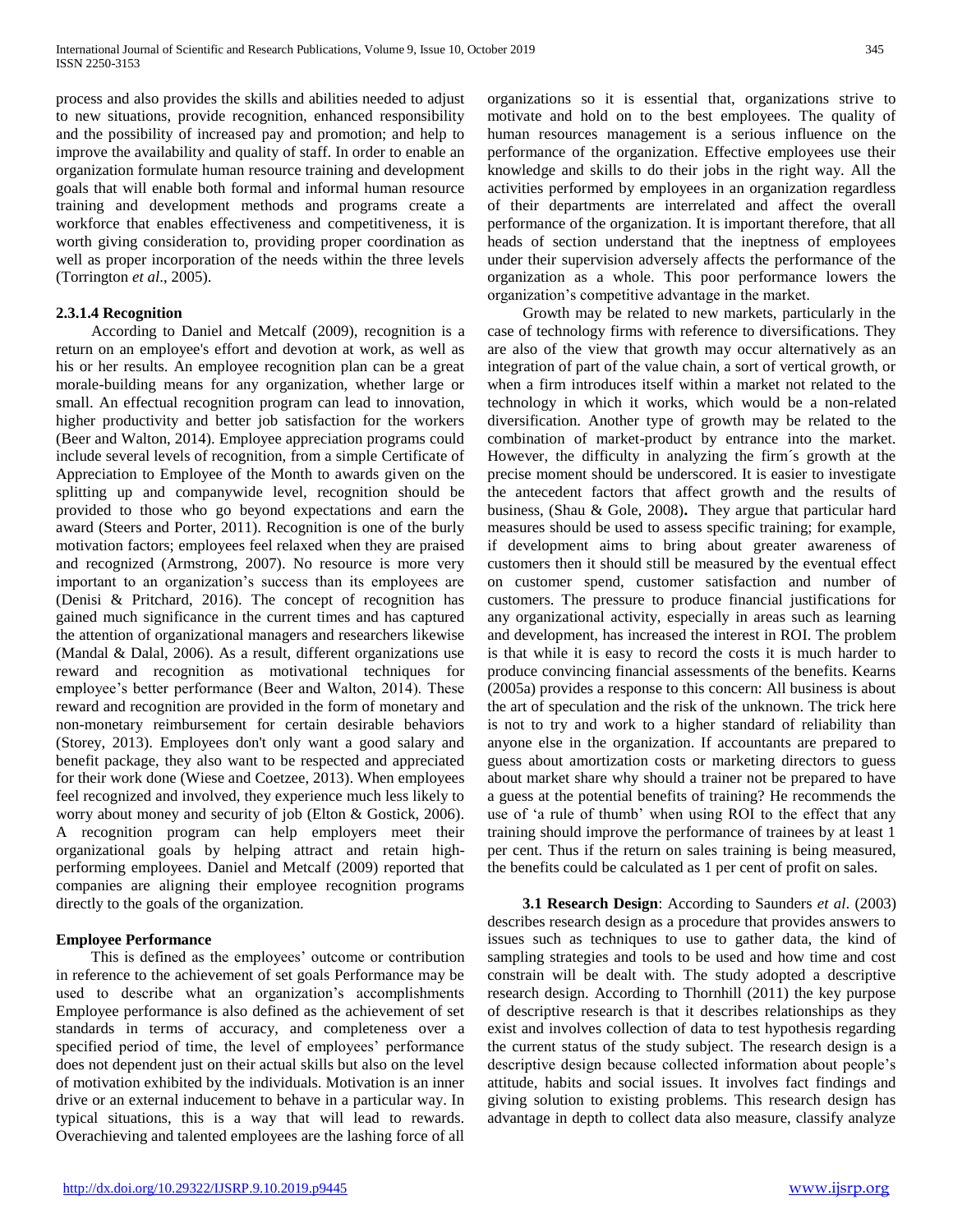and interpret data. The research instruments used are questionnaire and observation.

 **Target Population:** According to Babie & Halley (2010), target population as the entire aggregation of respondents that meet the designated set of criteria within a study. According to Onwuegbuzie  $& Leech (2015)$ , a population element is the study subject and may consist of a person, an organization, customer database, or the amount of quantitative data on which the study measurement is being taken. This is the total collections of elements about which we wish inferences. The researcher target was Kitale Main Prison. The researcher concentrates on staff members only headed by ACP, answerable to R.C, Kitale Main prison have a subjects of 680 will be respondents. Top administrators or senior warders have both technical skills and general duties arranged hierarchically. Most of staff members are junior rank where a few in higher ranks.

 **Sample and Sampling Techniques:** A sample can be defined as a sub set of a population. It comprises some members from the population Sekaran, (2000). Somekh ad Lewin, (2005 refer to a sample as a selection of individual from the entire population, who would be include in the data collection. Stratified Random Sampling Technique was employed from each stratum, I picked respondents without biasness. According to Mugo (2010), a convenient sample results when the more convenient units are chosen from the population for observation. Statistical Sampling techniques are the strategies applied by researchers during the statistical sampling process (Noy, 2008). The study employed a census sampling technique. According to Lohr (2010) a census is an investigation of each unit, everybody or everything, in a population. It is known as a complete identification, which implies a complete count. The study population is divided into two; general duties and technical also in senior and junior officers. This was to ensure all sections are represented in the research.

 **Research Instruments**: Data was collected by the use of both open and closed ended questionnaires or structured and semi structured. Observation method was also used to collect direct information from the respondents about behavior. Questionnaire and observation methods were used to collect data from the field since motivation is purely qualitative. A questionnaire is an orderly list of questions used to collect subjects' view on a particular topic that can be tabulated for statistical manipulation and recommendations. A questionnaire is an orderly list of questions used to collect subjects' view on a particular topic that can be tabulated for statistical manipulation and recommendations. Questions are both open and closedended. Open-ended questions permit respondents to express their feelings and opinions. They do not limit the range of possible answer. The researcher used open-ended questions since they provide valuable information which makes analyzing and recommendation easy and reflect the respondent's views accurately. Observation is collecting data by watching or seeing what is happening to people and noting some information. This method was useful as it used the five senses that are; seeing, touching, smelling tasting and hearing. The researcher uses observation because tallying the result was not complicated. The results also lend themselves easily to drawing conclusion. Observation allows the researcher to report overt acts, not the reasons for those actions.

**Pilot Test:** A pilot study was conducted in order to test the reliability of the employees' questionnaire. A pilot test of 10% was done to validate reliability and validity of the research instruments. It is interested in finding out whether or not the tools work as expected and how they should be revised in the event that they fail to work (Eldridge *et al*., 2016).Validity refers to the extent to which a test measures what is actually intended to measured. It is based on the adequacy with which the items in an instrument measure the attributes of the study (Lin, 2013). Transnzoia County was chosen for piloting owing to the fact that being an emerging economy; it offers a diverse range of prison stations suitable for purposes of testing the integrity of the instruments. Moreover, choice of Trans-nzoia County for the pilot study was to ensure that respondents used in the pilot do not participate in the actual study so as to eliminate maturation issues of internal validity. Piloting was therefore conducted to for the validity and reliability of the questionnaire and the interview schedule. Pilot study is administered to 10 of the respondents which enabled the researcher to test the instruments for validity and reliability, and the necessary to make adjustment before actual circulation of the questionnaire to other respondents. The following measures are taken to ensure the research instruments yields valid data.

 **Reliability of the Research Instruments:** It also measured the degree to which research instruments yield consistent results (Mugenda & Mugenda 2003). In this reliability was guaranteed by pre-testing the questionnaire and ascertain checklist with chosen samples of the respondents who were not included in the actual data. Reliability is a measure of how dependable or consistent the instrument is in measuring the required construct (Bolarinwa, 2015). Miller (cited in Bolarinwa, 2015) views reliability as the extent to which a measure produces similar results after repeated trials. The employees' questionnaire incorporated closed-ended questions to facilitate proper capturing and analysis of the variables of the study. The reliability of the questionnaires was verified through examination of internal consistency of the measures.

 **Validity of the Research Instruments:** Validity was the most important criterion and indicates the degree to which an instrument measure to what it intends to measure Konthari, (2004). Again, Anastasi and Urbina 1997), "validity refers to the degree to which the test actually measure what it purports to measure" to measure validity of data in this study, the construct validity was employed. According to smith (1981) cited in Van Zyl and der Walt, (1994), 'construct validity concerns the extent to which a test/questionnaire measures a theoretical construct or trait. Validity was viewed is as truthfulness and is a measure of how well a conceptualized idea about reality matches the actual reality (Bolarinwa, 2015). Two forms of validity were used to validate the quantitative instrument (employee questionnaire). The first form of validity was face validity which according to Bolarinwa (2015) was the judgment made based on scientific approach on whether the indicator used measures the required construct. Consequently, the researcher sought the opinion and assistance of experts in the field of human resource management and that of the assigned supervisors on whether as per face value the questionnaire appeared suitable both in design and structure and whether it measured the required constructs. An evaluation of each item was made to find out whether it matched the given conceptual domain of human resource determinants of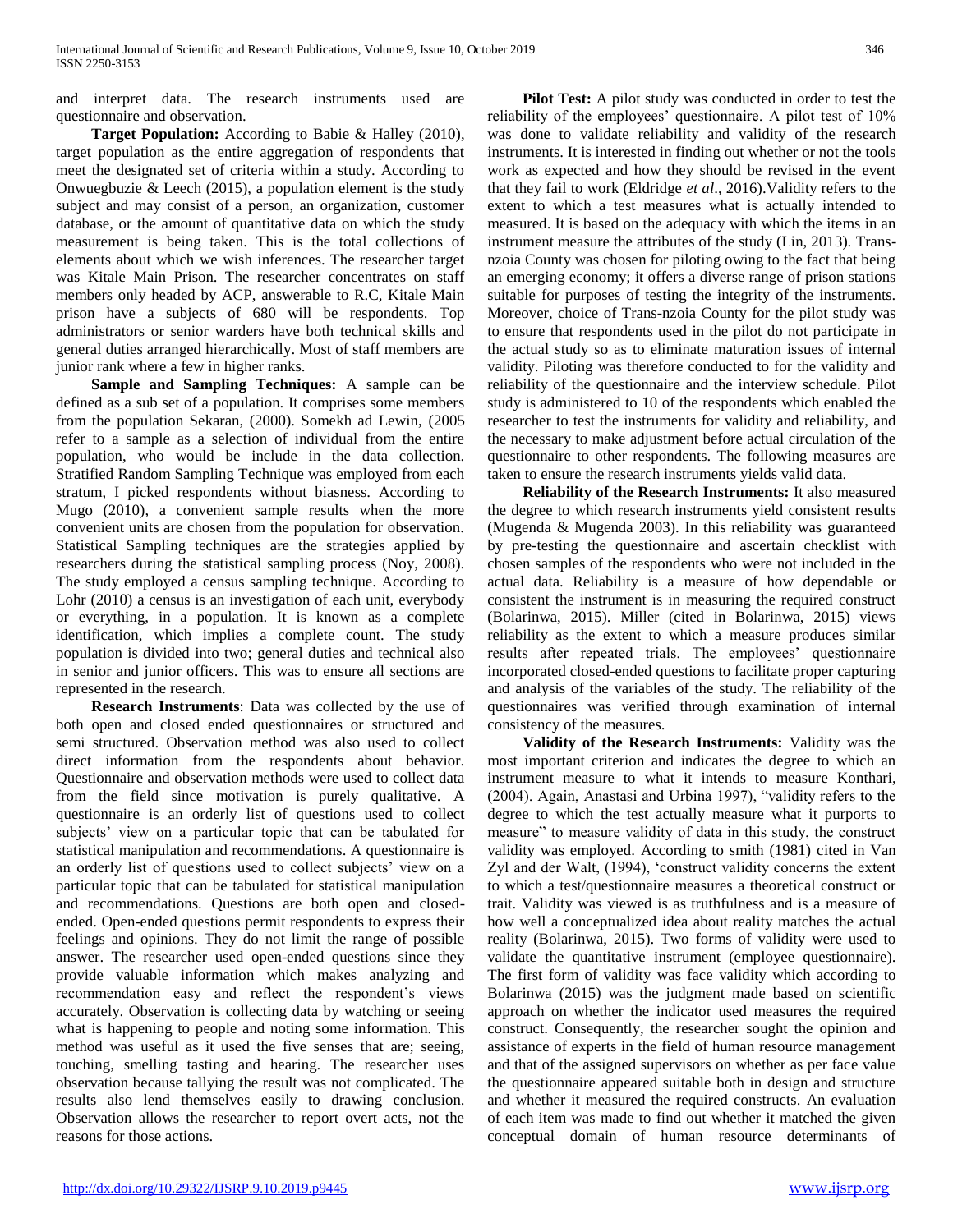performance. This was confirmed though with some changes which were implemented.

 **Data Analysis and Presentation:** The data was analyzed using Statistical Packages for Social Science version 24. Since the study was both quantitative and qualitative in nature, both descriptive statistics and inferential statistics were employed. Inferential or statistical induction means the use of statistics to make inferences concerning some unknown aspects of a population from a sample of the population. Taylor (2014), the intent was to give estimation or it gives prediction after taking a sample of the needed population. Once data is collected it's checked for completeness. The data from the field will be then coded first according to themes research methinks on the study. This finding is in line with Cheng (2014), who observed that analysis was done with the aid of the Statistical Package of Social Science (SPSS) using version 24 which is an America association with certainty of the result statistical mode required. Inferential data analysis was done using, regression analysis through enter method and multiple regression analysis through stepwise method. This finding is in line with Maheshwarkar and Sohani (2013), who observed that in many statistical methods in particular parametric measures one presumes a normal distribution of variables. Therefore, for the purposes of using parametric statistics and regression analysis, hence the variable was internally standardized. The analyzed data is presented in the form of pie charts, bar graphs to help in comparison of different variables. A multiple regression equation for predicting implementation of policy and procedures in public entities was expressed as follows:

 $Y = \beta_0 + \beta_1 X_1 + \beta_2 X_2 + \beta_3 X_3 + \beta_4 X_4 + \varepsilon$ Where: Y = Employee Performance  $\beta_0$  = Constant  $β<sub>1</sub>, β<sub>2</sub>, β<sub>3</sub>$  and  $β<sub>4</sub> = Coefficients of X<sub>1</sub>... X<sub>4</sub>$  $X_1$  = Reward  $X_2$ =Incentives  $X_3$  = Intrinsic  $X_4$  = Recognition

 $\varepsilon$  = Error term

 Inferential statistics such as non-parametric test which include variance analysis was used to test the significance of the overall model at 95% level of significance. According to Noordin, N. (2011), variance analysis is used because it makes use of the  $F$  – test in terms of squares residual. An Analysis of Variance was used to measure statistically the significance in predicting how dependent variables influence employee motivation for employee performance. The test of significance was correlation coefficient, the R square as a measure of significance. The coefficient is a standard measure of an assumed linear relationship between variables. A coefficient of value between  $(+ve)$  0.5 and  $(-ve)$  0.5 or higher indicates a strong relationship and by extension a significant variable in influencing the trend of the dependent variable.

 **Response Rate:** As shown in table 4.2 below, a response rate of 89 % (98) was achieved with majority of respondents returning their questionnaires. This was deemed excellent and in tandem with Maryan (2012), who assert that a response rate of 50% is adequate for analysis and reporting; that of 60% is good

and, a response rate of 70% and over is excellent. The high response rate was attributed to the fact that the researcher had a good network in the study area which facilitated data collection process as well as carrying out a sensor survey due to the small number of target population.

**Table 3.1 Response Rate**

| <b>Ouestionnaires</b> | <b>Frequency</b> | Percentage $(\% )$ |
|-----------------------|------------------|--------------------|
| Returned              | 160              | 89                 |
| Unreturned            | 120              | 11                 |
| <b>Total</b>          | 180              | 100                |

 **Reliability Test:**This study undertook a pilot test of the research instruments in a view to determine reliability of the data collection instruments, also known as the questionnaires. The Cronbach's alpha was used to measure internal consistency of the operation under this study. According to (Saunders et al., 2012) the Alpha value threshold results at 0.7 and above is good. Alpha values greater than 0.9 ( $\alpha \geq 0.9$  is Excellent) can be considered excellent, $\alpha \ge 0.7$  but < 0.9, considered good,  $\alpha \ge 0.6$ but α < 0.7 considered acceptable,α≥ 0.5 but <0.6 considered poor, while alpha values less than 0.5 ( $\alpha$  < 0.5) are considered unacceptable (Kothari, 2011). The study benchmarked its reliability test against these alpha values for all the variables under this study.

 The results, shown in table 4.2 below, all the variables were found acceptable with alpha levels above the 0.7 threshold. More specifically, reward had the highest reliability  $(\alpha=0.901)$ followed by incentives ( $\alpha$ =0.798) then, intrinsic ( $\alpha$ =0.870) recognition was ( $\alpha$ =0.783), and then employee performance  $(\alpha=0.891)$  had the lowest respectively. The study found that the analysis was reliable and could be used for further investigation.

#### **Table 3.2 Reliability Coefficients**

| Variable             | Cronbach's Alpha |  |
|----------------------|------------------|--|
| Reward               | 0.901            |  |
| <b>Incentives</b>    | 0.798            |  |
| Intrinsic            | 0.870            |  |
| Recognition          | 0.783            |  |
| Employee performance | 0.891            |  |
|                      |                  |  |

 **Pearson Correlation Analysis:**The study further conducted inferential statistics entailing both Pearson and regression analysis with a view to determine both the nature and respective strengths of associations between the conceptualized predictors (independent variables) and motivation (dependent variable) employee performance in organization.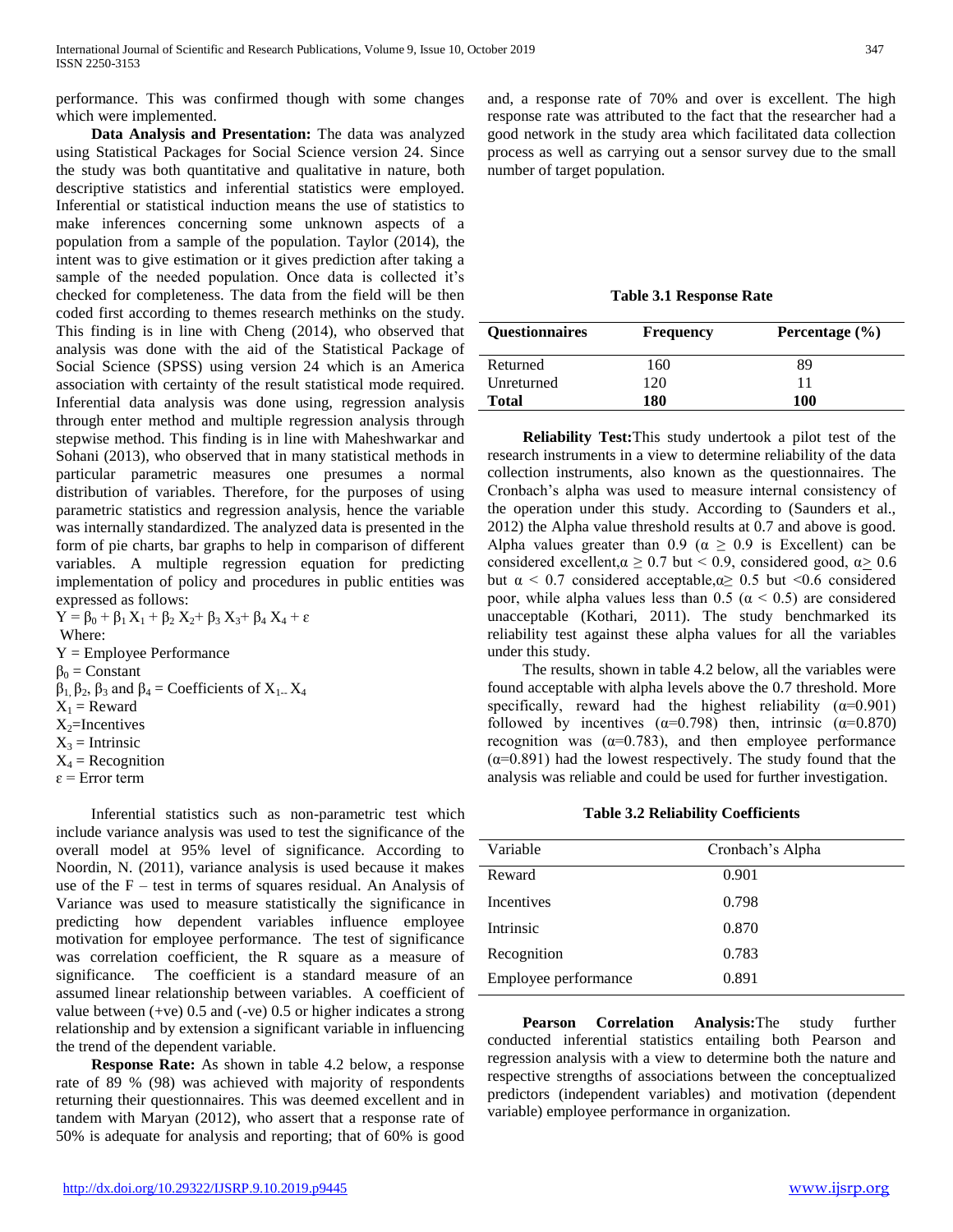|                 |                            | <b>Incentives</b><br><b>Intrinsic</b><br><b>Reward</b> |         | <b>RecognitPerformance</b> |         | in            |  |
|-----------------|----------------------------|--------------------------------------------------------|---------|----------------------------|---------|---------------|--|
|                 |                            |                                                        |         |                            | ion.    | organisation. |  |
| Reward          | Pearson Correlation        |                                                        |         |                            |         |               |  |
| Incentives.     | $Sig. (2-tailed)$          |                                                        |         |                            |         |               |  |
|                 | N                          | 160                                                    |         |                            |         |               |  |
|                 | <b>Pearson Correlation</b> | $-.112$                                                | 1       |                            |         |               |  |
| Intrinsic       | Sig. (2-tailed)            | .266                                                   | .002    |                            |         |               |  |
|                 | N                          | 160                                                    | 160     | 160                        |         |               |  |
|                 | <b>Pearson Correlation</b> | .453                                                   | $-.230$ | $-.145$                    | 1       |               |  |
| Recognition.    | Sig. (2-tailed)            | .231                                                   | .149    | .367                       |         |               |  |
|                 | N                          | 160                                                    | 160     | 160                        | 160     |               |  |
| Performance     | <b>Pearson Correlation</b> | $.382**$                                               | $-.073$ | .226                       | $-.135$ | 1             |  |
| In organisation | $Sig. (2-tailed)$          | .000                                                   | .650    | .156                       | .399    |               |  |
|                 | N                          | 160                                                    | 160     | 160                        | 160     | 160           |  |

**Table 3.3 Model Correlations of all Variables**

\*\*. Correlation is significant at the 0.01 level (2-tailed).

xx Correlation is significant at the 0.05 level (2-tailed

 From the findings, a positive correlation is seen between each variable and performance. The strongest correlation was established between intrinsic and performance( $r = 0.453$  and the weaker relationship found between reward and performance  $(r =$ -0.112). Incentives and recognition were found to be strongly and positively correlating with employee performance correlation coefficient of 0.278 and 0.231 respectively. This is tandem with the findings of Camargo (2011), who observed that all the independent variables were found to have a statistically significant association with the dependent variable at over 0.05 level of confidence.

#### **Regression Analysis**

 To establish the degree about impact of motivation on employee performance, a regression analysis was conducted, with the assumption that: variables are normally distributed to avoid distortion of associations and significance tests, which was achieved as outliers were not identified; a linear relationship between the independent variables and dependent variable for accuracy of estimation, which was achieved as the standardized coefficients were used in interpretation.

 Regression analysis produced the coefficient of determination and analysis of variance (ANOVA). Analysis of variance was done to show whether there is a significant mean difference between dependent and independent variables. The ANOVA was conducted at 95% confidence level.

 **Model Goodness of Fit:** Regression analysis was used to establish the strengths of relationship between employee performance in organisation (dependent variable) and the predicting variables; reward, incentives, intrinsic and recognition (independent variables). The results showed a correlation value (R) of 0.851 which depicts that there is a good linear dependence between the independent and dependent variables.

## **Table 3.4 Model Goodness of Fit**

| R     | D<br>л | Adjusted $\mathbb{R}^2$ | <b>Std. Error of the Estimate</b> |  |
|-------|--------|-------------------------|-----------------------------------|--|
| 0.851 | 0.781  | 0.796                   | 0.056                             |  |

a. Predictors: (Constants), reward, incentives, intrinsic, and recognition

b. Dependent Variable: employee performance in organisation

 With an R-squared of 0.781, the model shows that reward, incentives, intrinsic and recognition explain 78.1% of the variations on employee performance in organisation 21.9% is explained by other indicators which are not inclusive in study or goodness fit model. A measure of goodness of fit synopses the discrepancy between observed values and the values anticipated under the model in question (Capelli, 2010).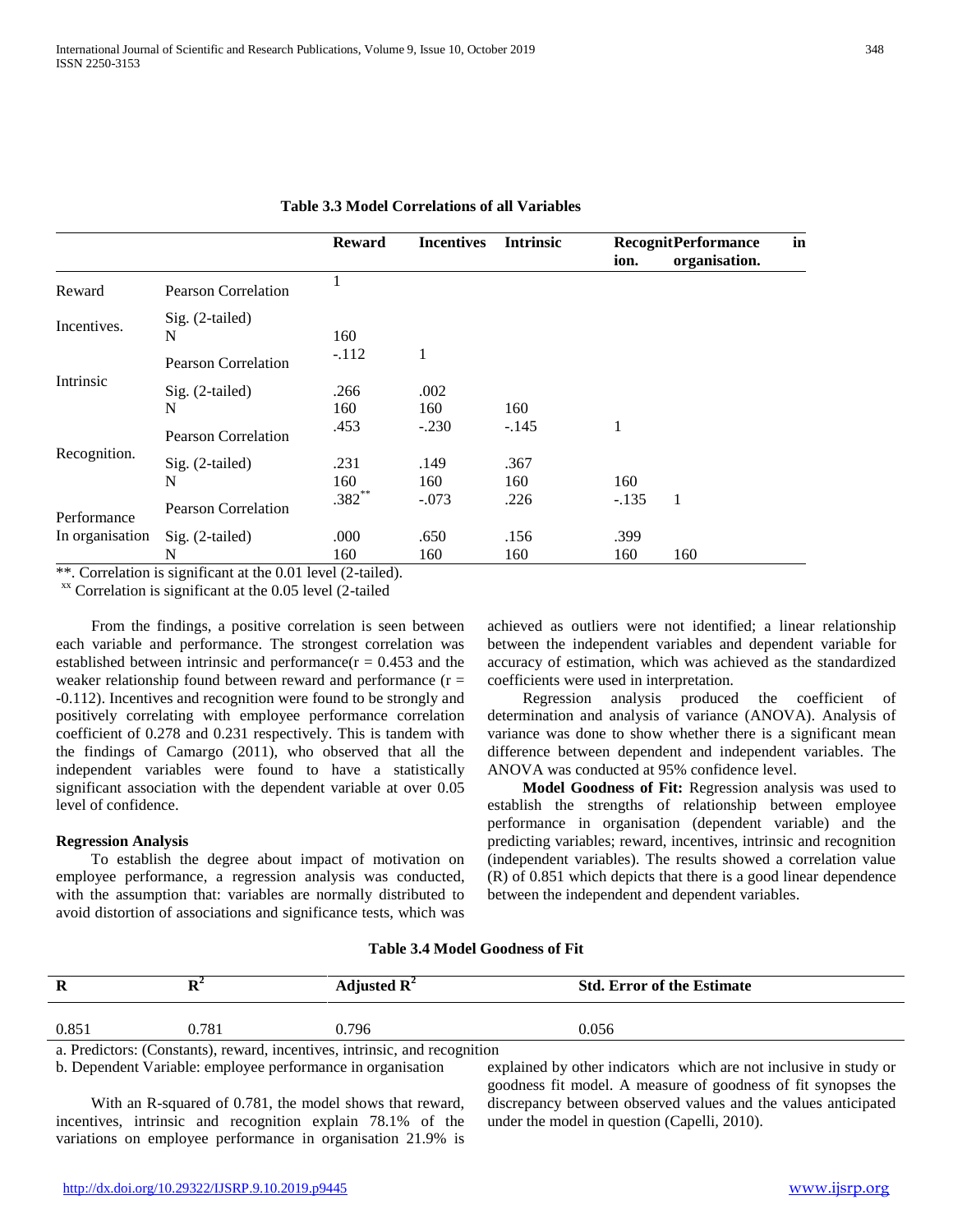incen tives, intrin This is in line with the findings of Barney (2011), who observed that this also depicted the significance of the regression analysis done at 95% confidence level. This implies that the regression model is significant and can thus be used to evaluate the association between the dependent and independent variables. This is in line with the findings of Berkowitz (2012) who observed that analysis of variance statistics examines the differences between group means and their associated procedures.

| Anal               | <b>Table 4.1.4 ANOVA TEST</b> |                                                                        |     |                                                              |      |      | $\cdots$<br>recog |
|--------------------|-------------------------------|------------------------------------------------------------------------|-----|--------------------------------------------------------------|------|------|-------------------|
| ysis<br>of         |                               | Sum of Squares                                                         | df  | Mean Square                                                  | F    | Sig. | nition<br>then    |
| Vari<br>ance       | Regression                    | 4.147                                                                  |     | 1.049                                                        | .431 | .004 | empl<br>oyee      |
| (AN)<br><b>OVA</b> | Residual                      | 6.433                                                                  | 159 | .495                                                         |      |      | perfo<br>rman     |
| ):<br>From         | <b>Total</b>                  | 10.580                                                                 | 160 |                                                              |      |      | ce of<br>organ    |
|                    |                               | the results in table $\Lambda$ 3.2 analysis of variance statistics was |     | ization can be achieved. It could be said that the employees |      |      |                   |

the results in table 4.3.2, analysis of variance statistics was conducted to determine the differences in the means of the dependent and independent variables to show whether a relationship exists between the two. The P-value of 0.05 implies that employee performance in organization has a significant relationship with reward, incentives, intrinsic and recognition which is significant at 5 % level of significance.

#### **Table 3.5 Regression Coefficient Results**

|             | <b>Unstandardize</b><br>d Coefficients |                      | Standardi<br>zed<br>Coefficien<br>ts | <b>Beta</b><br>t | Sig. |
|-------------|----------------------------------------|----------------------|--------------------------------------|------------------|------|
|             | B                                      | Std.<br><b>Error</b> |                                      |                  |      |
| (Constant)  | -.183                                  | .060                 |                                      | $-1.143$         | .023 |
| Reward      | .723                                   | .112                 | .838                                 | 5.471            | .000 |
| Incentives. | .149                                   | .068                 | .162                                 | 2.471            | .041 |
| Intrinsic.  | .344                                   | .059                 | .587                                 | 4.386            | .000 |
| Recognition | .247                                   | .115                 | .321                                 | 2.654            | .017 |

a. Dependent Variable: Employee performance in organization,

b. Constant: Reward, incentives, intrinsic, and recognition.

 A unit change in reward would thus lead to a .723 effect on employee performance in organization ceteris paribus; while a unit change in incentives would have an effect of .149 change in employee performance in organization; also a unit change in intrinsic would have an effect of .344 change in employee performance in organization and finally a unit change in recognition would have an effect of .247 change in employee performance in organization. This implies that among other factors, reward, incentives, intrinsic and recognition are significant determinants of employee performance in organization.

 **Conclusion:** Therefore, from the foregoing, this study concludes that department & national government partnerships have broadly impacted on motivation of employee Performance of organizations in Kenya. The findings conclude that appreciation should drive to embrace the best employee performance of organizations in Kenya. When department national government partnerships are embraced through reward,

ization can be achieved. It could be said that the employees (especially those who perform the general duty) of the service have spent more number of years with the organization which means that a certain large number had to acquire the necessary skills to carry out the routine work in Kenya prisons service and this has the tendency to affect performance positively. Macllend theory is in support of the view that, at certain point, money is not all but rather than recognition to managers is paramount. The goal theory is relevant and appreciated in the service since the organization works with targets and the drive and effort of employees must be sustained to achieve the goals

#### **REFERENCES**

- [1] 1.Achtenhagen, L., Naldi, L., & Melin, L. (2010). "Business growth": do practitioners and scholar really talk about the same thing? Entrepreneurship Theory and Practice, 34(3), 289- 316.
- [2] 2.Akerlof, G.A. (1982). 'Labor Contracts as Partial Gift Exchange', The Quarterly Journal of Economics, 97 (4), pp. 543-569.
- [3] 3.K. (2013) Human Resource Management. Tata McGraw- Hill Education.
- [4] 4.Albeiti, M. (2015). The Role of Motivation on Employees' Performance: The Case of Victoria Commercial Bank of Kenya. Unpublished MBA, Thesis. United States International University - Africa.
- [5] 5.Alridge, S., & Rowley, J. (2001).Conducting a withdrawal survey. Quality in Higher Education, 7(1),55-63.
- [6] 6.Atheeyaman, A. (1997) Linking student satisfaction and service quality perceptions: the case of university education. European Journal of Marketing, 31(7), 528-540.
- [7] 7.Armstrong M. (2006). Human Resource management Practices, (10th editions). Kogan page
- [8] 8.Bass, B.M (1994) Improving organizational effectiveness through transformational leadership.Thousand Oaks, CA; Sage publishers.
- [9] 9.8.Bernardin, H. J. (2007). Human Resource Management. An Experiential Approach. Tata McGraw Hill.
- [10] 10..(2001) Resource-based theories of competitive advantage. Journal of management.
- [11] 11.Beer, M. & Walton, R. E. (2014). Reward Systems and the Role of Compensation. In J.G. Searle, Manage people, not personal (p. 17). Boston: Harvard Business Review.
- [12] 12.Berridge C. (2001) Reward Learning; Reinforcements, incentives and expectations, The Psychology of Learning and Motivation, vol. 40 pgs 17- 31.
- [13] 13.Bolarinwa, O.A. (2015). Principles and methods of validity and reliability testing of questionnaires used in social and health science researches. Niger Post grad Med J., 22, 195-201.
- [14] 14.Boxall Peter. (2006) Management Leadership (5th edition) Prentice hall Publishers. London.
- [15] 15.Bartol, K. M., & Martin, D. C. (1998). Management. New York, NY: McGraw Hill.

sic and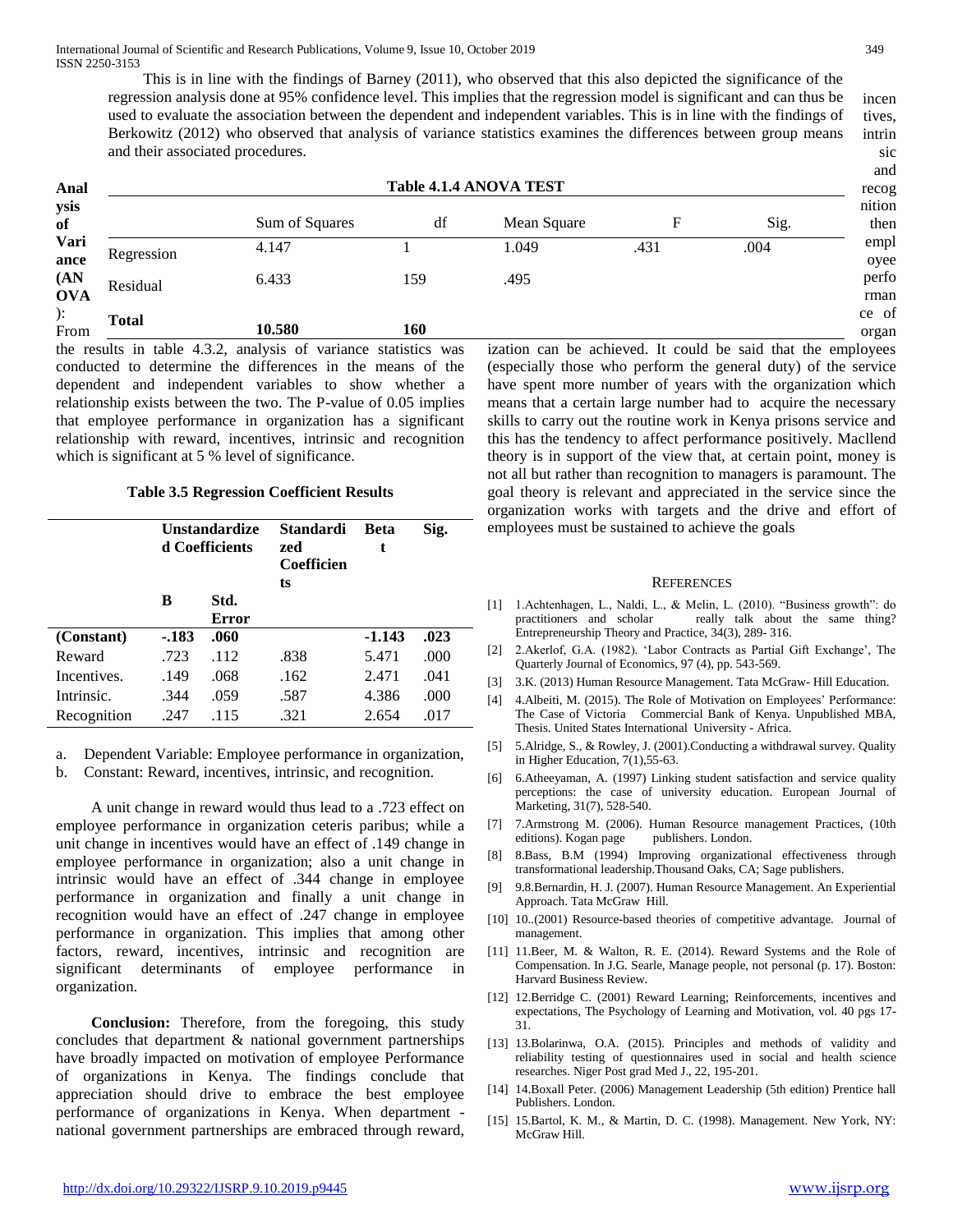- [16] 16.Billy(2003) From world sf(via, if we must, world sf) to world-sf; an introduction Bohnstedt, K. D., & Larsen, J. K. (2008), The search for excellence in Construction industry. Performance Improvement Quarterly, 23(1) pp. 127-142
- [17] 17.Bowen,(2002) . Recognizing and rewarding employees.Newyork; McGraw Hill.
- [18] 18.Boxall & Purcell(2006) Strategy and human resource management.(2nd edition).
- [19] 19.Bradford, M. (2015). Modern ERP: select, implement and use today's advanced business systems. Lulu. Com.
- [20] 20.Bratton, John and Gold, Jeff, (2009). Human Resource Management Theory and Practice (4th ed). Palgrave Macmillan. New York
- [21] 21.Butkus, R.T. & Green, T.B. (1999). Motivation, Beliefs and organizational Transformation. Cal bank Annual Report, 2006, 2010.
- [22] 22.Bridget Somekh (2005) Theory and Methods of social Research (2nd edition).
- [23] 23.Brun, J.P., & Dugas, N. (2008). "An analysis of employee recognition, perspectives in human resources practices", International Journal of Human Resource Management, 19(4), 716- 730
- [24] 24.Brush, C. G., Ceru, D. J., & Blackburn, R. (2009). Pathways to entrepreneurial growth: the influence of management, marketing, and money. Business Horizons, 52(5), 481-491. http://dx.doi.org/10.1016/j. bushor.2009.05.003.
- [25] 25.Bruton-Jones, N. (2009), "Does Herzbergs Motivational Theory have staying power"? Journal of Management Development, Vol.24, No.10, pp. 57-56
- [26] 26.Burns,J.M (1978) Leadership.Newyork. Harper & Row.
- [27] 27.Catano(2010) Performance appraisal of behavior-based competencies.
- [28] 28.Charles Jr, O. H., Schmidheiny, S., & Watts, P., (2017). Walking the talk: The business case for sustainable development. Routledge.
- [29] 29.Cheng,Fung Kei (2014).Utilising Computer-Assisted Qualitative Data Analysis Software. Retrieved from http://atlastiblog.wordpress.com/2014/06/13/utilising-computer-assistedqualitative-data- analysis-software-in-buddhist-canonical-analysis.
- [30] 30.Chei, C.H., Yee, C.H., Men, L.P., & Bee, L.L. (2014). Factors affecting employees' performance in the hotel industry. Thesis; University Tunku Abdul Rahman
- [31] 31.Chimwani, B. I., Iravo, M. A., &Tirimba, O. I., (2014). Factors influencing procurement performance in the Kenyan public sector: Case study of the state law office. International Journal of Innovation and Applied Studies, 9(4), 1626.
- [32] 32.Chris Argyris (2011) Culture Management. Amazon Publishers. London.
- [33] 33.Cole, G. A. (2011). Personnel and human resource management. (5th Ed.). London, UK: York Publishers.
- [34] 34.Croswell, J. W., (2013),Research design:Qualitative,quantitative and mixed methods approaches.Sage Publications.
- [35] 35.Daniel, T. & Metcalf, G. (2009). Employee Recognition: Selling, Implementing and communicating the program. Illinois, CH: American Society for Training and Development HR.
- [36] 36.Davidsson, P., Achtenhagen, L., & Naldi, L. (2010). Small firm growth. Foundations and Trends in Entrepreneurship, 6(2), 69-166. http://dx.doi. org/10.1561/0300000029.
- [37] 37.Dawis & Lofquist(1984) Theory of work adjustment.
- [38] 38.Deci, E. L., & Ryan, R. M. (2002). Handbook of self-determination research. University Rochester Press.
- [39] 39.Deci, E.L. (1971). 'The Effects of Externally Mediated Rewards on Intrinsic Motivation', Journal of Personality and Social Psychology, 18 (1), pp. 105-115.
- [40] 40.Deeprose, D. (1994). How to recognise and reward employees. New York: AMACOM.
- [41] 41.Denisi, A. & Pritchard, R. (2016). Performance appraisal, performance management and improving individual performance: a motivational framework. Management and organizaiton review , Vol. 2, Issue 2, pg. 253- 277.
- [42] 42.Dessler, G. (2001). Management: Leading People and Organization in the 21st Century. Harlow: Prentice Hall. "Employee Motivation and Team Performance of the Banks in Ghana and China"Proceedings of the 7th International Conference on Innovation & Management.
- [43] 43.DuBri, Andrew J. (1992) Human Relations: A job Oriented Approach. (5th edition)
- [44] 44.Dobbs, M., & Hamilton, R. T. (2007). Small business growth: recent evidence and new directions. International Journal of Entrepreneurship Behaviour and Research,  $13(5)$ , 296-322. http://dx.doi.org/10.1108/13552550710780885.
- [45] 45.Dobre, O. I. (2013). Employee motivation and organizational performance. Review of Applied Socio-Economic Research.
- [46] 46.Dubrin J Andrew(2012) Leadership; Research findings, practice, and skills. Ederer, F. and Fehr, E. (2007). 'Deception and Incentives: How Dishonesty Undermines Effort Provision', Discussion Paper Series, Institute for the Study of abor (IZA), University of Bonn, No. 3200.
- [47] 47.Eldridge, S.M., Lancaster, G.A., Campbell, M.J., Thabane, L., Hopewell, S., & Coleman, C.L. (2016) Defining Feasibility and Pilot Studies in Preparation for Randomised Controlled Trials: Development of a Conceptual Framework.
- [48] 48.Elton, C. & Gostick, A. (2006). The 24 Carrot Manager. Layton, UT: Gibb Smith Publisher.
- [49] 49.Englewood Cliffs Prentice Hall publisher. G. Cole (1996) Human Resource management Personnel.
- [50] 50.Eshun, C., & Duah, F.K. (2011). Rewards as a Motivation Tool for Employee Performance. Accessed17/07/11 from BTH2011Eshun.pdf.
- [51] 51.Garanina, O.,(2014),The role of HRM in intra-organizational knowledge sharing.Master Thesis,University of Gothenburg.
- [52] 52.George and Jones, (2013) Understanding and managing behavior (6th edition) Prentice hall publishers.
- [53] 53. Goldstein and Scorcher. (1994) Integration management teams.
- [54] 54.Golembiewski, R.T. (1973). Motivation. In Carl Heyel (Ed.), The Encyclopedia of Management 2nd. New York: Van Nostrand Reinhold.
- [55] 55.Gorard (2013) Conceptual framework; Quality research.
- [56] 56.Gichunge, H., & Musungu, M. (2010). Motivation and its Effect on Productivity of Workers in the Kenyan Construction Industry. Unpublished MBA, Thesis. University of Nairobi.
- [57] 57.Greene, Lepper, M.R., D. and Nisbett, R.E. (1973). 'Undermining Children's Intrinsic Interest with Extrinsic Reward: A Test of the 'Overjustification' Hypothesis', Journal of Personality and Social Psychology, 28 (1), pp. 129-137.
- [58] 58.Gubler, T., Larkin, I. and Pierce, L. (2013). 'The Dirty Laundry of Employee Award Programs: Evidence from the Field', Working Paper Series, Harvard Business School, No. 13-069.
- [59] 59.Hair Jr. J.F., Hult, G.T.M., Ringle, C.M., &Sarstedt, M. (2014). A Primer on Partial Least Squares Structural Equation Modelling. Thousand Oaks: Sage.
- [60] 60.Hammer, D., (2000) Job satisfaction and employee performance. 8th Edition. Oxford: Oxford University Press
- [61] 61.Hansen,Smith(2012) European journal of International Relations
- [62] 62.Herman Aguins. (2013) Performance management (3rd edition pearson Prentice hall publishers.
- [63] 63.Herzberg, T. (2000), Job satisfaction and employee performance. 8th Edition. Oxford: Oxford University Press.
- [64] 64.Honcharenko (2013) Conceptual framework for general purpose financial reporting by public sector.

- [66] 66. Hashim J. (2000), Human resource development practices as determinant of HRD climate and quality orientation. Journal of European Industrial Training, 30(1), 4-18.
- [67] 67.Huselid,M(2005) The impact of human resource management practice turnover, productivity and corporate financial performance. Academy of management journal.
- [68] 68.Igbaekemen, G.O. (2014). Impact of Leadership Style on Organization Performance: A Strategic Literature Review. Public Policy and Administration Research, 4(9).
- [69] 69.Irum, S., & al, e. (2014). Impact of Employee Motivation on Employee Performance. European Journal of Business and Management, 159-166.
- [70] 70.Ifinedo, P. (2003). Employee Motivation and Job Satisfaction in Finnish Organizations: A Study of Employees in the Oulu Region, Finland. Master of Business Administration Thesis, University of London.

<sup>[65]</sup>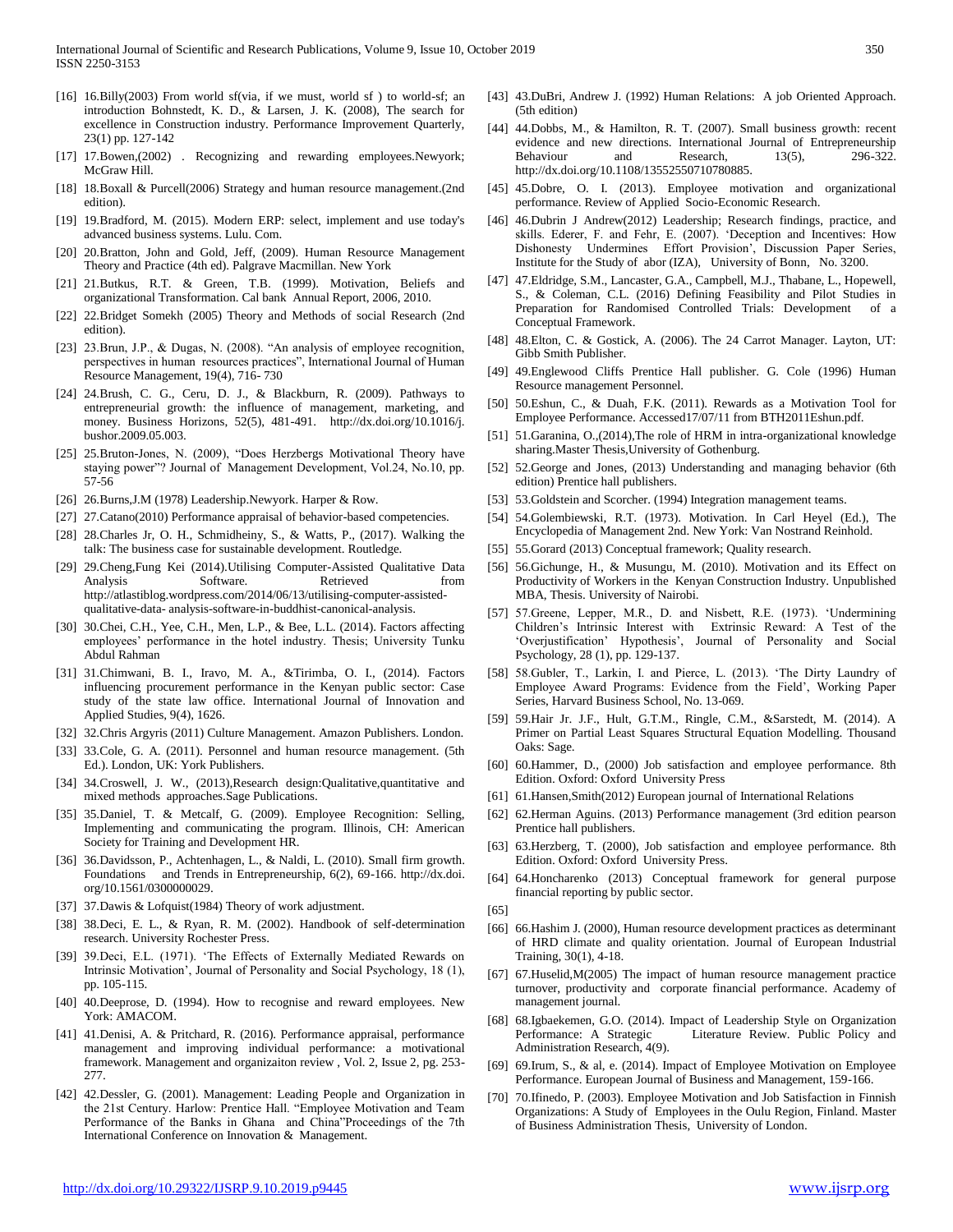- [71] 71.International Labour Organization (2005). Number of Work Related Accidents and Illnesses Continues to Increase, ILO and WHO join in call for Prevention Strategies Press
- [72] 72., John M. and Matterson, Michael T. (1990) Organizational Behaviour and Management Boston MA.
- [73] 73.Janssen, F. (2009a). Do manager's characteristics influence the employment growth of SMEs? Journal of Small Business and Entrepreneurship, 19(3), 293-315. http://dx.doi.org/10.1080/08276331.200 6.10593372.
- [74] 74.Johnson, g., & scholes, e. (1997). exploring corporate strategy, (4th edition). new delhi: prentice hall, india.
- [75] 75.Johnson, D.A. and Dickinson, A.M. (2010). 'Employee-of-the-month programs: Do they really work?',Journal of Organizational Behavior Management, 30 (4), pp. 308-324.
- [76] 76. Kaplan, F., & Oudeyer, P. (2007). In search of the neural circuits of intrinsic motivation. Frontiers in Neuroscience, 1, 225-236.
- [77] 77.Kearns, P and Miller, T (1997) Measuring the impact of training and development on the bottom line, FT Management Briefings, Pitman, London
- [78] 78., H.H. (1967). 'Attribution Theory in Social Psychology' in Nebraska Symposium on Motivation, Levine, D. (ed.), Lincoln: University of Nebraska.
- [79] 79.Kepner, Wyoski, McKenzie & Ballentine(2003) The role of monetary and non-monentary Incentives in the workplace.
- [80] 80.Kiniki Williams (2003), Management. A practical Introduction, (3rd edition). Mc Graw-Hill Irwinpublishers. Newyork.
- [81] 81.Kiprono Vincent Kipkoech (2018) Flexible working arrangements on employee performance inkericho county referral hospital, Kenya.
- [82] 82.Kohn, A. (1993). Punished by Rewards: The Trouble with Gold Stars, Incentive Plans, A's, Praise and Other Bribes, New York: Houghton Mifflin Company.
- [83] 83.Koontz H. (2008). Essentials of Management (5th edition), Tata Mc Graw Hill Publishers New Delhi.
- [84] 84.Konthari C.K (1990) Research methodology (2nd revised edition) New age international publishers.
- [85] 85.Kovach, K. A., 1995. Employee motivation: Addressing a crucial factor in your organization's erformance. Employment Relations Today 22 (2), 93–107.
- [86] 86.Kreitner, R.,& Kinicki, A. (2001). Organizational Behaviour (5th ed.). McGraw-Hill companies, Inc, P.205-208. Lansing, MI: Educational Institute American Hotel & Motel Association.Leitch, C., Hill, F., & Neergaard, H. (2010). Entrepreneurial and business growth and the quest for a comprehensive theory": tilting at Windmills? Entrepreneurship Theory and Practice, 34(1), 249-260. http://dx.doi. Org.
- [87] 87.Levitt, S., List, J. A., 2009. Field experiments in economics: The past, the present, and the future. European Economic Review 53 (1), 1– 18.Lindner(1995) Reward system and its impact On employee.
- [88] 88.Locke, E.A., 1976. The nature and causes of job Scand J Med Sci Sports, pp: 1-10.
- [89] 89.Luthra, S., Garg, D., & Haleem, A. (2013). Identifying and ranking of strategies to implement green upply chain management in Indian manufacturing industry using Analytical Hierarchy Process. Journal of Industrial Engineering and Management, 6(4), 930.
- [90] 90.Luthan Fred (2010) Organizational Behaviour(12th edition) McGraw hill publishers.
- [91] 91.Manz and Sims (2011) External leadership of self-managing teams.
- [92] 92.Osei, M. (2011). The Effect of Motivation on Employee Performance in Ghana Education Service: A Case Study of Angel Educational Complex. Unpublished MBA, Thesis. Institute of Distance Learning, KwameA Nkrumah University of Science and Technology.
- [93] 93.Onyango Ombima (2014) Factors affecting performance of uniformed officers in Kenya Prisons service.
- [94] 94.Macharia, N. W.,Iravo, M.A,Ondabu, I.T. & Ombu, K. (2015).Effects of Information Technology on Performance of Logistics Firms in Nairobi County. International Journal of Scientific and Research Publications, 5(4)
- [95] 95.Maslow Abraham M. (1954) Motivation and personality; Newyork, Harper and Row.
- [96] 96.Mathis, Robert L., and John H. Jackson. (2003). Human Resource Management. (11th ed). Mason, OH: Thomson/South-Western.
- [97] 97.McKelvie, A., & Wiklund, J. (2010). Advancing firm growth research: a focus on growth mode instead of growth rate. Entrepreneurship Theory and Practice, 34(1), 261-288.
- [98] 98.Md. Nurun Nabi1, Prof. Md. Monirul Islam2, Tanvir Mahady Dip3, Md. Abdullah AlHossain (2017) the impact of motivation on employee performances: a casestudy of karmasangsthan bank limited, Bangladesh.
- [99] 99.Mendonca, M(2002) Human resource management in the emerging Countries. In Warner, M (2 edition) International Encyclopedia of business and management, London.
- [100]100.Mensah, N. O., (2017). Effect of Leadership Behaviours on Employee Performance The Case Of Guinness Ghana Limited (Doctoral Dissertation, University Of Education, Winneba).
- [101]101.Mitchel, P, (2002), The Tyranny of Choice, Scientific American Magazine, April 2002, pp.70-75
- [102]102. Mitchell. P., (2010) "Motivation to work and Organizational Performance", Journal of Organizational Justice and Empowerment (A Case Study). European Journal of Economics
- [103]103.Mugenda G. and Mugenda A.(2003) Research Methods Qualitative and Quantitative approaches, Act Press, Nairobi.
- [104]104.Muindi, J. M., (2017). The effectiveness of Strategic Human Resource Management Practices in Enhancing Performance: A Case of the Office of the Attorney-General and Department Of Justice in Kenya (Doctoral dissertation, United States International University-Africa).
- [105]105.Mullins J.L (2002), management and organization behavior (6th edition prentice hall publishers London.
- [106]106.Nelson, B., 2005. 1001 Ways to Reward your Employees. Vol. 2. Workman Publishing Company, New York. Non, A., 2012. Gift-exchange, incentives, and heterogeneous workers.
- [107]107.Newman, J., Gerhart ,B., & Milokovich,G.(2006).Compensation(12 edition). Newyork, NY; McGraw-Hill Education. 107.Nzuve N.M (2007). Elements of organizational behavior, university of Nairobi Press, Nairobi Ogeto Ambrose Ngare(2009) The impact of prison reforms on the inmate rehabilitation programs in kenya: a case study of kamiti and langata prisons.
- [108]108.Pierce et al (2004) Effects of Pay Level on organizational based Performance Journal of Occupational and Organizational Psychology (2004), 77, 307–322
- [109]109.Prahalad(2015) The new age of innovation; concreated value through Global networks, Delhi, Tata McGraw Hill.
- [110]110.Rajput, A., Bakar, A. H. A., and Ahmad, M. S. (March, 2011). "Motivators Used by Foreign and Local Banks in Pakistan, A Comparative Analysis" Journal of Academic Research Vol. 3, No. 2. Report on prisons crisis on July 2008.
- [111]111.Reeve, J. (2009). Understanding motivation and emotion (5th ed.). Hoboken, NJ: John Wiley & Sons, Inc.
- [112]112.Ryan, R., & Deci, E. (2000a). Intrinsic and extrinsic motivations: Classic definitions and new directions. Contemporary Educational Psychology, 25, 54-67.
- [113]113.Sajuyigbe, A,S,. Olaoye, B.O., & Adeyemi, M A . (2013). Impact of reward employees performance n a selected manufacturing companies in Ibadan, Oyo State Nigeria. International journal of Artys and commerce.
- [114]114.Saleemi N.A (1997), Statistics simplified, Saleemi Publishers, Nairobi.
- [115]115.Shanks, N. H. (2012). Management and motivation. As cited in Jones and Barlett, 23-35. Retrieved from http:www.Skill2lead.com/Southwestairlines-employee (Accessed 13/02/2019).
- [116]116.Short, K., (2016). Understanding the impact of recognition on employees, their work, and feelings toward managers (Doctoral dissertation, Benedictine University).
- [117]117.Solomon, P. N., & Ayebale, D., (2017). Planning Competence and Staff Performance in Muni University, Uganda. European Journal of Management and Marketing Studies.
- [118]118.Steers and Porter (2011) Motivation and work behavior (4th edition). Prentice hall publishers.London.
- [119]119.Skarlicki, D.P. and Folger, R. (1997). 'Retaliation in the workplace: The roles of distributive, procedural, and interactional justice', Journal of Applied Psychology, 82 (3), pp. 434-443.
- [120]120.Topal, h. (2014) whose terms? a glossary for social practice: research analysis.retrieved from http://www.newmuseum.org/blog/view/whoseterms-a-glossary-for-social-practice-